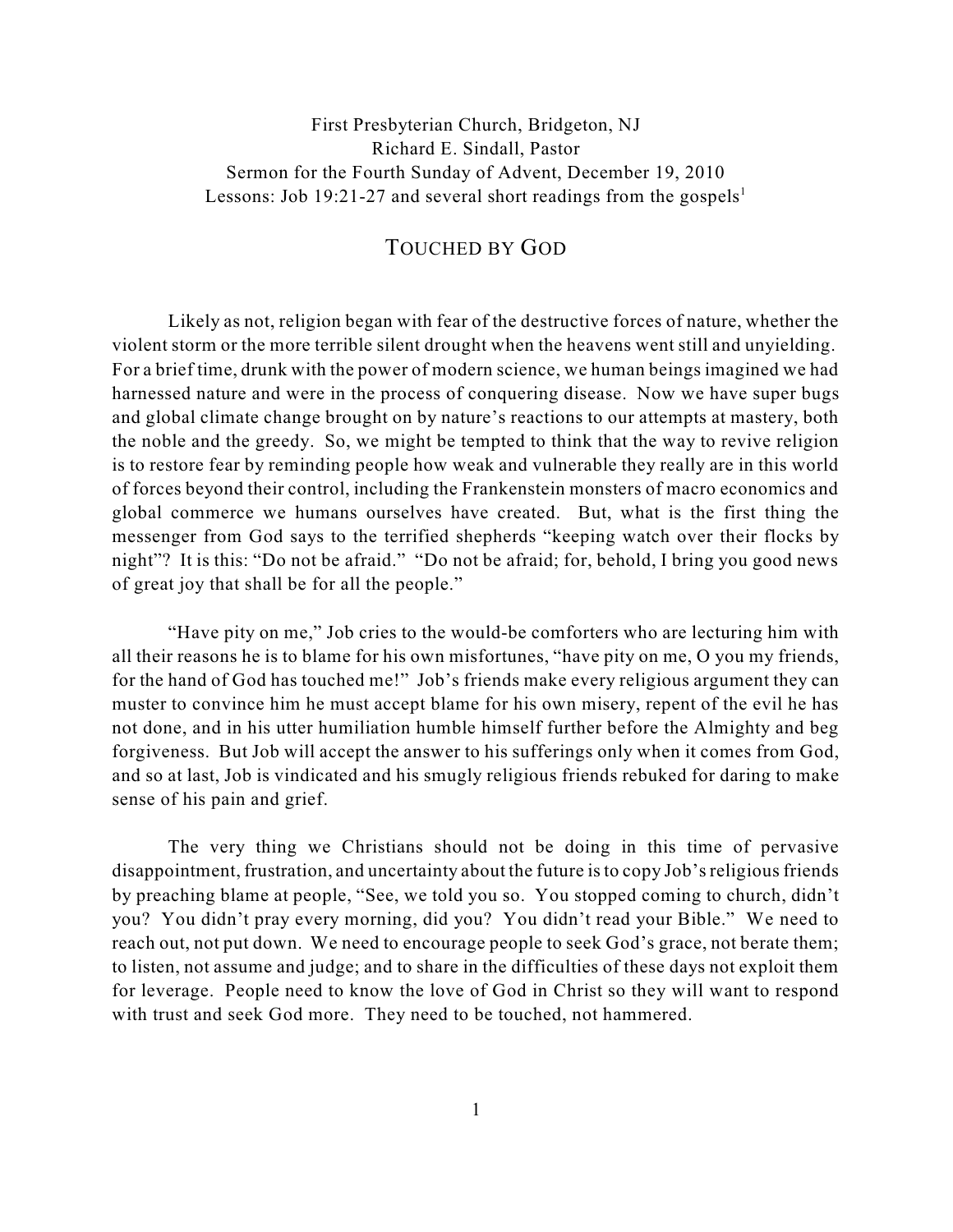Luke tells us the baby Jesus is swaddled by his parents—wrapped in bands of cloth to keep him warm and cuddled. On the cover of the current issue of the Upper Room devotional magazine is a picture of Mary and the baby Jesus gazing into each other's faces with that intensity of searching within the comfort of acceptance that gives birth to our feelings of empathy.<sup>2</sup> Most older Madonna paintings are cold and devoid of facial expression, as though the blank look were somehow spiritual. But this one gets the message of the Incarnation—of God's Son needing and welcoming the first contacts of human love and care. He's a baby, and the man who would show himself capable of such unpopular compassion did not come from nowhere. He had to learn empathy, just as every other child must learn it, but many do not. Jesus was born needing the human touch. You cannot communicate love to a baby without touch.

Our multiple New Testament readings offer a sampling of the accounts that mention Jesus' reaching out and touching people, often those very people denied human touch by their society and their religion. That bold leper puts humanity's cry to God right into Jesus' face. There it is: "If you choose, you can make me clean." He shows no doubt that Jesus represents God and so he does not bother to question Jesus' ability to heal him. What he questions is Jesus' willingness and, therefore, God's will. Does God care? Do my suffering and humiliation move God to feel anything for me, and if I question the meaning of my life, will I get something better than blame in return?

In the story of Simon Peter's fever-ridden mother-in-law, we read, "He touched her hand, and the fever left her." Of two blind men who appeal to Jesus, we read, "Then he touched their eyes and said, 'According to your faith let it be done to you.' And their eyes were opened." Lest we think Jesus' touching people to heal them might be part of the drama we witness in televised healing shows, we find that Jesus tells the two blind men he has healed, sternly, "See that no one knows of this."

In the account of Jesus' transfiguration, we find the human touch that most directly calms the disciples' terror in the presence of God. Hearing the voice of God from the bright cloud, they fall to ground overcome by fear. "But Jesus came and touched them, saying, 'Get up and do not be afraid.'" Yes, the reverence, the wonder, the awe of the mere human in the presence of God we need, lest we forget we are not gods, but men and women trying to make our way in a world of forces often beyond our control. Jesus came to be human with us so we could become human with ourselves and each other.

Am I suggesting there is no real evil in the world and, therefore, never any blame that needs to be felt, no sin for which we are summoned to repent? No, of course not. We human beings are quite capable from our childhood of petty cruelties, and there is in our world what the theologian Reinhold Niebuhr, overwhelmed by the horrors in and around World War II,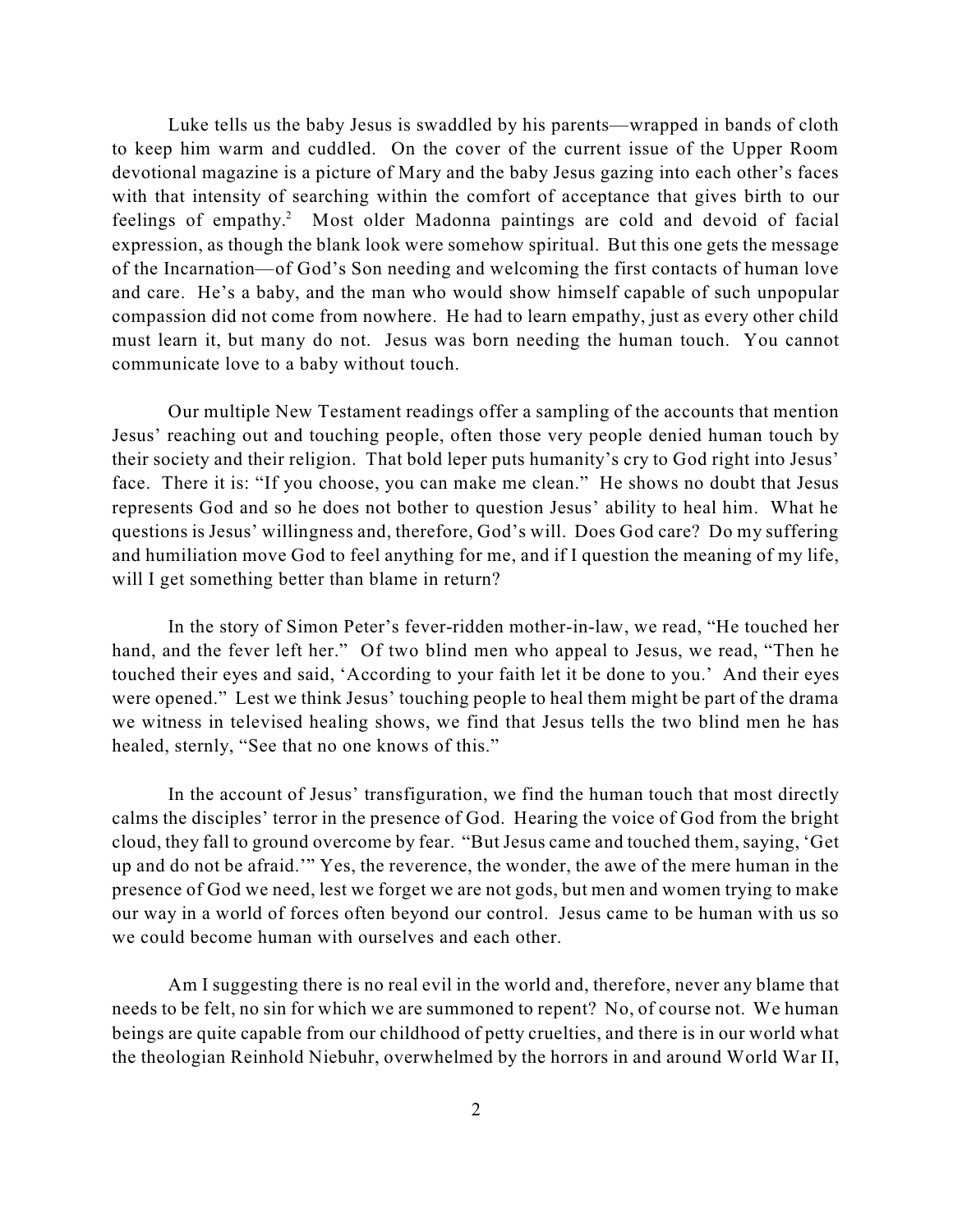called "radical evil." I am reading, slowly because it is terrible to read, the history of slaughter inflicted by Stalin and Hitler upon what the author calls Europe's *Bloodlands*. 3 Some fourteen million people were murdered. I think (and hope) it is impossible to read such accounts and still deny the reality of the horrible evils of which we become capable once we dehumanize people and make ourselves indifferent to their sufferings. Indifference is the heart of evil. God is never indifferent toward us. Never.

Is our lack of humanity not the real focus of the Incarnation? Look at what we did to Jesus when, in him, God became vulnerable to our touch. We touched him back—with fists, whips, thorns, and nails. And with mocking words of contempt. And we still touch him back with our indifference to the pain of his sisters and brothers.

Great evils are done in the name of some supposedly greater good. At times in its history, Christianity itself became that greater good people used to justify and even sanctify horrible cruelties. We are living now in a brutal recession, not in the radical evil of the Inquisition or the Holocaust, but the cries of scorn and hatred still resound among us. We still look for some "others"—some group of people so "not us" that we can hate them righteously and blame them for our troubles. The core of the problem—the crisis of our humanity— remains the same in every age and circumstance. It is our lack of empathy, our fear of being human together, the need of our pride to feed itself by shaming someone else. Some get aggressive, like the playground bully, while others retreat into a shell that offers some protection from further hurt and shame but at the price of loneliness and emotional dullness.

What is it to be touched by God? To Job, it means to be afflicted with pain and grief, reduced to wretchedness. But Job will not stop crying out for vindication, for an answer from God that no other can give. We are celebrating the birth of that answer from God. From him, we learn that to be touched by God is to be healed not punished, to be forgiven not blamed. God's truth became human so we can become human. The painting of the baby gazing up into his mother's face as she gazes back into his, with a smile, says more to me of Christmas and the Incarnation of God's Word than all the blank-faced, holy-haloed Madonnas I have ever seen. Our calling is to share with the world the humanity that comes from being touched by God. What makes Christmas worth celebrating is not the birth of a king but the birth of a human baby who brought God's healing touch right into our own flesh and blood. He makes us human—for God, for each other, and for ourselves. Amen.